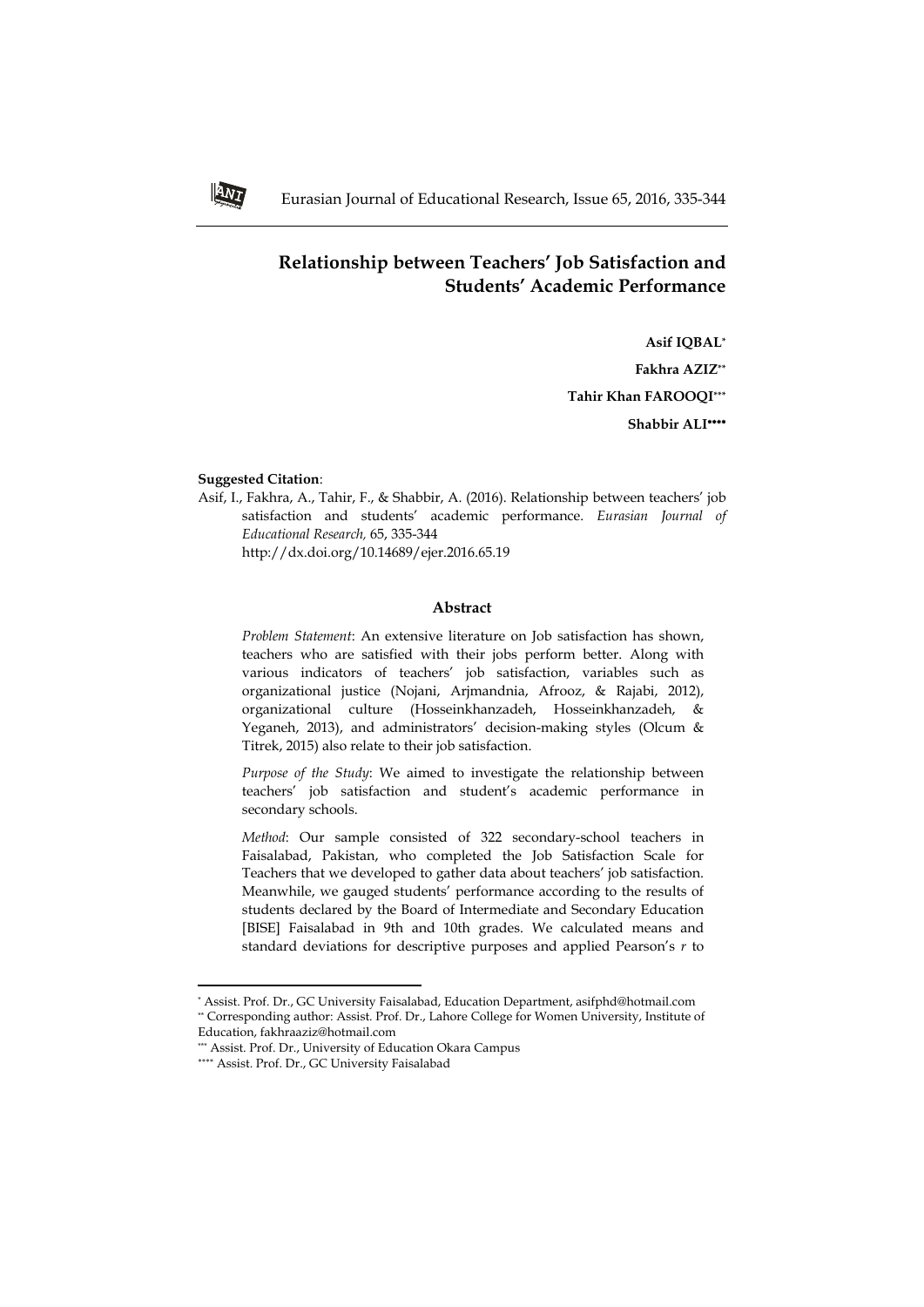explore the relationship between 9th- and 10th-grade students' achievement scores and teachers' job satisfaction.

*Results and Findings*: Results revealed a strong, positive, and significant correlation between the tests. However, students' performance showed no significant correlation with teachers' job satisfaction. Nevertheless, all aspects of job satisfaction demonstrated significant positive correlations with the others, except for pay and supervision. Moreover, teachers' professional experience exhibited a significant correlation with 9th-grade students' performance.

*Conclusions and Recommendation*: Work had positive and moderate correlation with promotion, colleagues, working conditions, and supervision. Colleagues had also positive and moderate correlation with working conditions and supervision. Researchers should develop criteria for the selection and recruitment of teachers, and schools should host refresher courses in order to retain teachers.

*Keywords*: job satisfaction, performance, achievement score.

## **Introduction**

Although researchers have drawn considerable attention to the correlation of job satisfaction and job performance, their studies have reported inconsistent findings. Nevertheless, the job satisfaction of employees is generally associated with the indicators of safety conditions, students' engagement, and turnover rate (Huang et al.,2016).

Furthermore, although some researchers have discovered a significant relationship between job satisfaction and job performance (Keaveney & Nelson, 1993), others found only a moderate positive link between them (Brown & Peterson, 1993), and Iaffaldano and Muchinsky (1985) even revealed a weak correlation. Yet, more recent findings show stronger relationships between job satisfaction and individual performance (Chen & Silverthorne, 2008; Zimmerman & Todd, 2009). In those and other studies, employees who are satisfied show a stronger obligation to their organizations, a more positive motivation for work, and ultimately better performance (Judge, 2001; Lee, 2010; & Rigopoulou, 2011).

Many studies have addressed the impact of teachers' experiences on the academic achievement scores of students. Among them, a range of researchers (Freiberger, Steinmayr, & Spinath, 2012; Marsh & Koller, 2004; Marsh & O'Mara, 2008) used the grades of students as the outcomes of results. From a different angle, Buddin and Zamarro (2009) revealed an increase in students' achievement scores due to teacher experience, despite the weak correlation between them and that they were correlated only in first years of their educational career. Positive teacher–student affiliation relates to a higher sense of school belongingness (Furrer & Skinner, 2003), low internal behavior (Hughes, Cavell, & Jackson, 1999; Meehan, Hughes, & Cavell, 2003;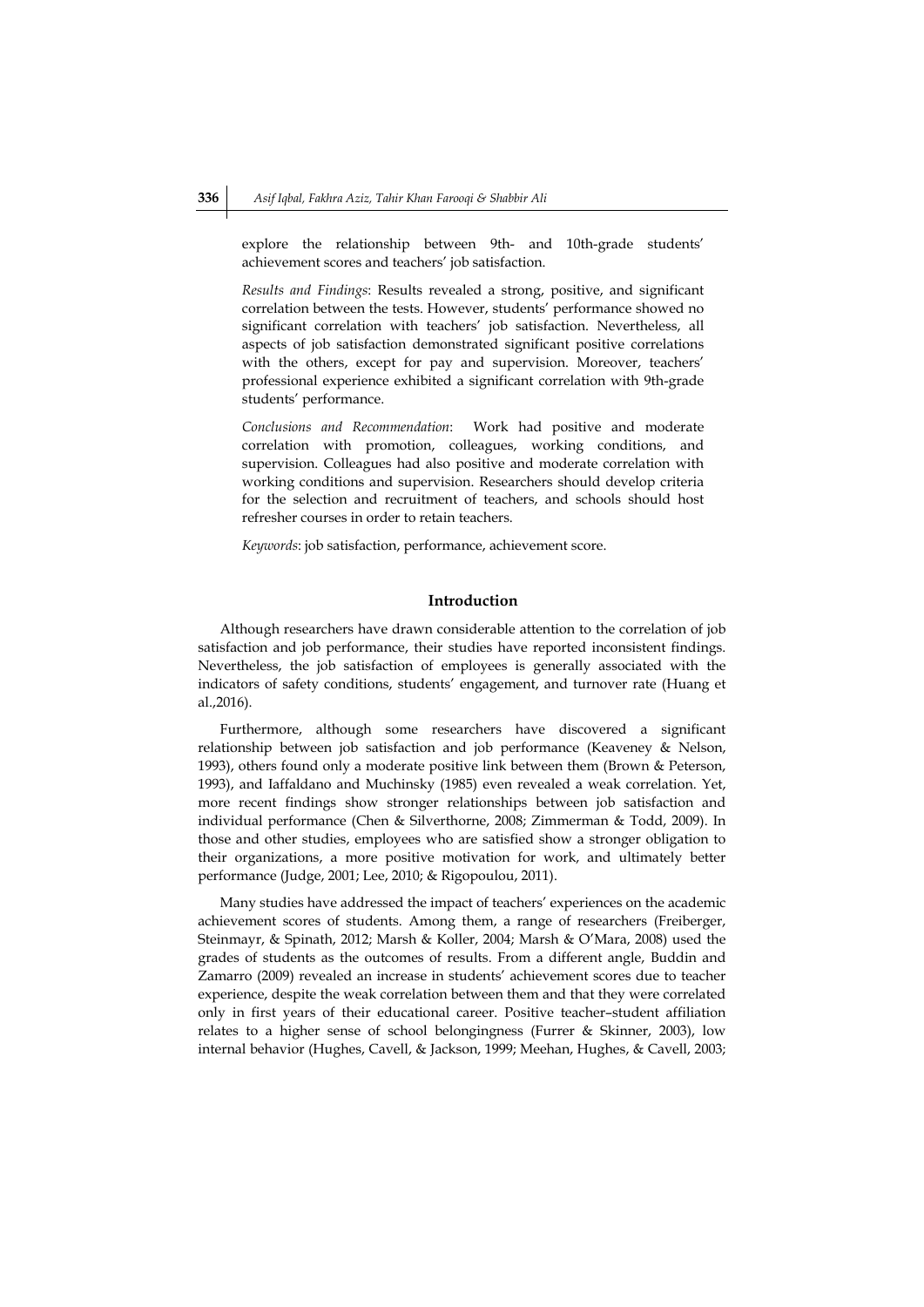Silver, Measelle, Armstrong, & Essex, 2005), good relationships among colleagues (Hughes, Cavell, & Willson, 2001; Hughes & Kwok, 2006), and greater achievement scores among students (Crosnoe, Johnson, & Elder, 2004; Hamre & Pianta, 2001; Ladd, Birch, & Buhs, 1999; Skinner, Zimmer–Gembeck, & Connell, 1998). Many studies have furthermore highlighted the effect of a sympathetic teacher–student association on students' achievement scores due to the direct effect of the quality of teacher–student relationship on students' engagement in the classroom (Hughes, Luo, Kwok, & Loyd, 2008; O'Connor & McCartney, 2007).

Teacher characteristics also vary considerably in terms of average school test scores, which reflects some degree of sorting of teachers into schools. Low-scoring schools have more new teachers and a less experienced teacher workforce than highscoring schools. Meanwhile, fewer teachers in low-scoring schools have advanced degrees, which perhaps reflect the low experience mix in those schools. Lastly, teacher licensure scores are consistently lower in the lowest-quartile schools relative to the highest-quartile ones (Buddin & Zamarro, 2009).

Job performance is deeply affected by the intrinsic motivational factors of the job (Mundhra, 2010; Oluseyi & Ayo, 2009). Teachers who show more satisfaction with their jobs also show greater performance while working. In various studies, job satisfaction and job performance had a significant positive relationship (Ahmad et al., 2010; Hayati & Caniago, 2012; Shokrkon & Naami, 2009). However, organizational commitment, intrinsic motivation, and job performance did not show any significant relationship (Karatepe & Tekinkus, 2006; Oluseyi & Ayo, 2009; Mundhra, 2010; Mohsan et al., 2011; Hayati & Caniago, 2012).

#### *Academic Performance*

Performance is a multifaceted feature that depends on many aspects, including work values and organizational commitment (Gutierrez, Candela, & Carver, 2012). As an indicator of productivity, performance has been highly demanded throughout the history of education, either from teachers or from students. Since the job satisfaction of teachers and their achievement scores are interlinked, they represent a vital potential source for improving the educational process. However, the goal of achieving academic goals remains unfulfilled if teachers cannot demonstrate quality performance in the form of students' achievement score. Above all, the most important indicator is academic achievement in the teacher learning process. That aspect is also the most important area of research and at the heart of educational psychology in academic assessment (Rahmani, 2011).

Ayral, Ozdemir, Fındık, Ozarslan, and Unlu (2014) have shown that examinations and tests are widely used tools for evaluating students' performance regardless of academic level or discipline. Often by using tests, the skills, abilities, and academic achievement of students are analyzed through evaluation (Zollar & Ben–Chain, 1990) to explore students' learning outcomes and monitor their success, all in order to improve the quality of education (Kellaghan, Greaney, & Murray, 2009). In that sense, performance is linked with effectiveness, knowledge management, and quality (Platisa, Reklitisb, & Zimeras, 2015).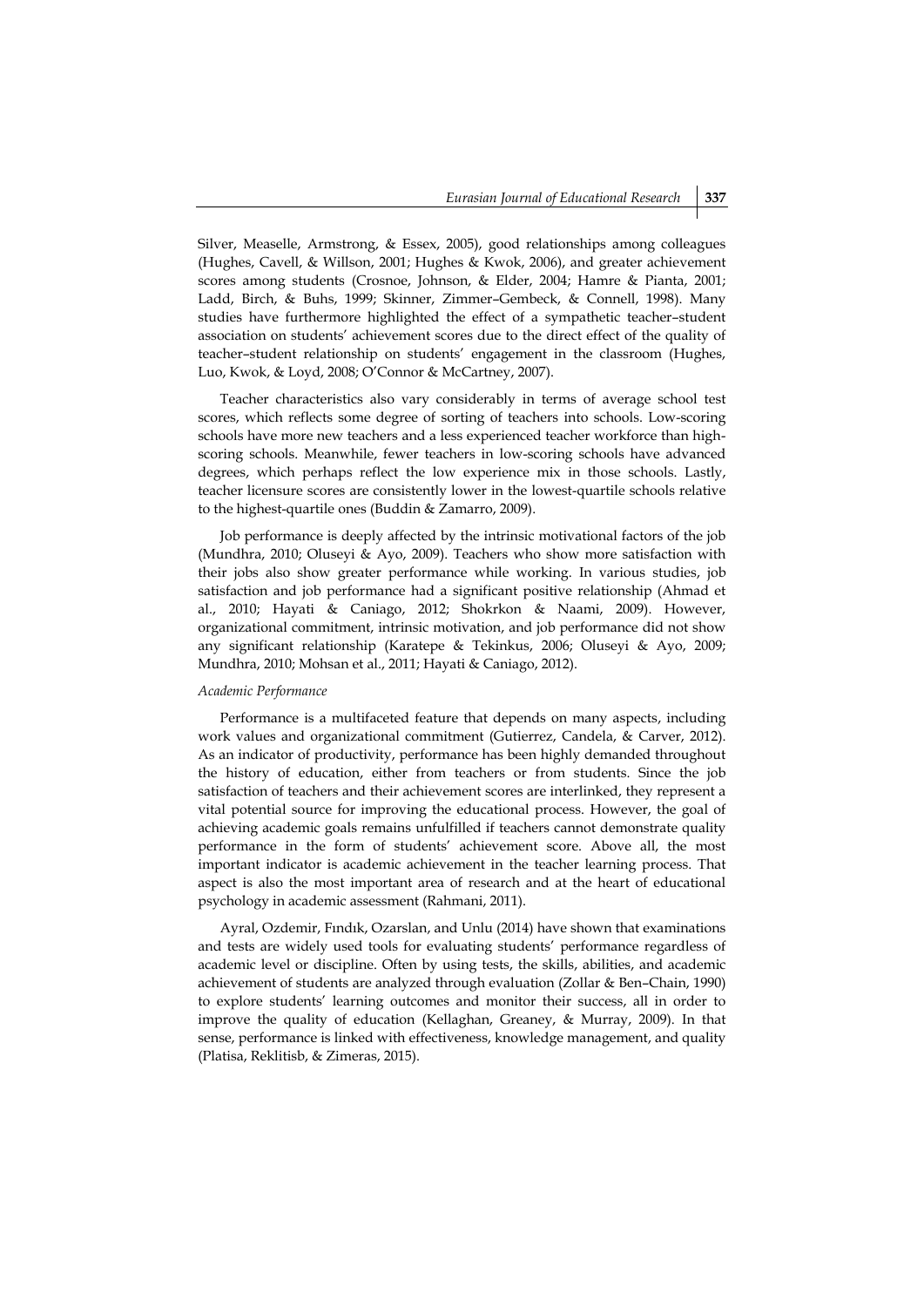Since the role of workers is critical to regulating the performance of an institute (Farooquia & Nagendra, 2014), we explored the relationship between job performance and job satisfaction among teachers in our study.

#### *Objectives of the Study*

We conducted this study to:

1. Explore the relationship among indicators of job satisfaction of teachers; and

2. Investigate the relationship between teachers' job satisfaction and students' performance.

*Research Hypotheses*

To achieve the objectives of our study, we devised three hypotheses:

Ho1: No significant correlation exists between the academic achievement scores of students and teachers' experience.

Ho2: No significant correlation exists between aspects of teachers' job satisfaction and students' achievement scores.

Ho3: No significant correlation exists among aspects of teachers' job satisfaction.

## **Method**

#### *Research Design*

The present study was correlational in nature. Correlational research allows researcher to investigate what variables may be associated or correlated. However, it cannot be ignored that two variables are associated or correlated does not mean a causal relationship between them. Two variables can be correlated in the absence of a causal relationship but causal relationship requires a correlation. Present study was an investigation of relationship and correlation between teachers' job performance and students' academic achievement.

## *Participants*

Data were collected from 322 secondary school teachers from 56 public schools of Faisalabad in province Punjab, Pakistan. Among them 172 were men and 150 were women.Fifty six (56) Schools were randomly selected by taking list of schools from district education officer. Then 322 teachers were purposefully selected for data collection.

## *Data Collection*

We collected data from 322 secondary-school teachers (172 men, 150 women) in the public sector in Faisalabad, Pakistan, by administering a survey about perceptions of their job according to the Job Satisfaction Scale for Teachers. We recruited teachers from form 56 secondary schools, all of whom were asked to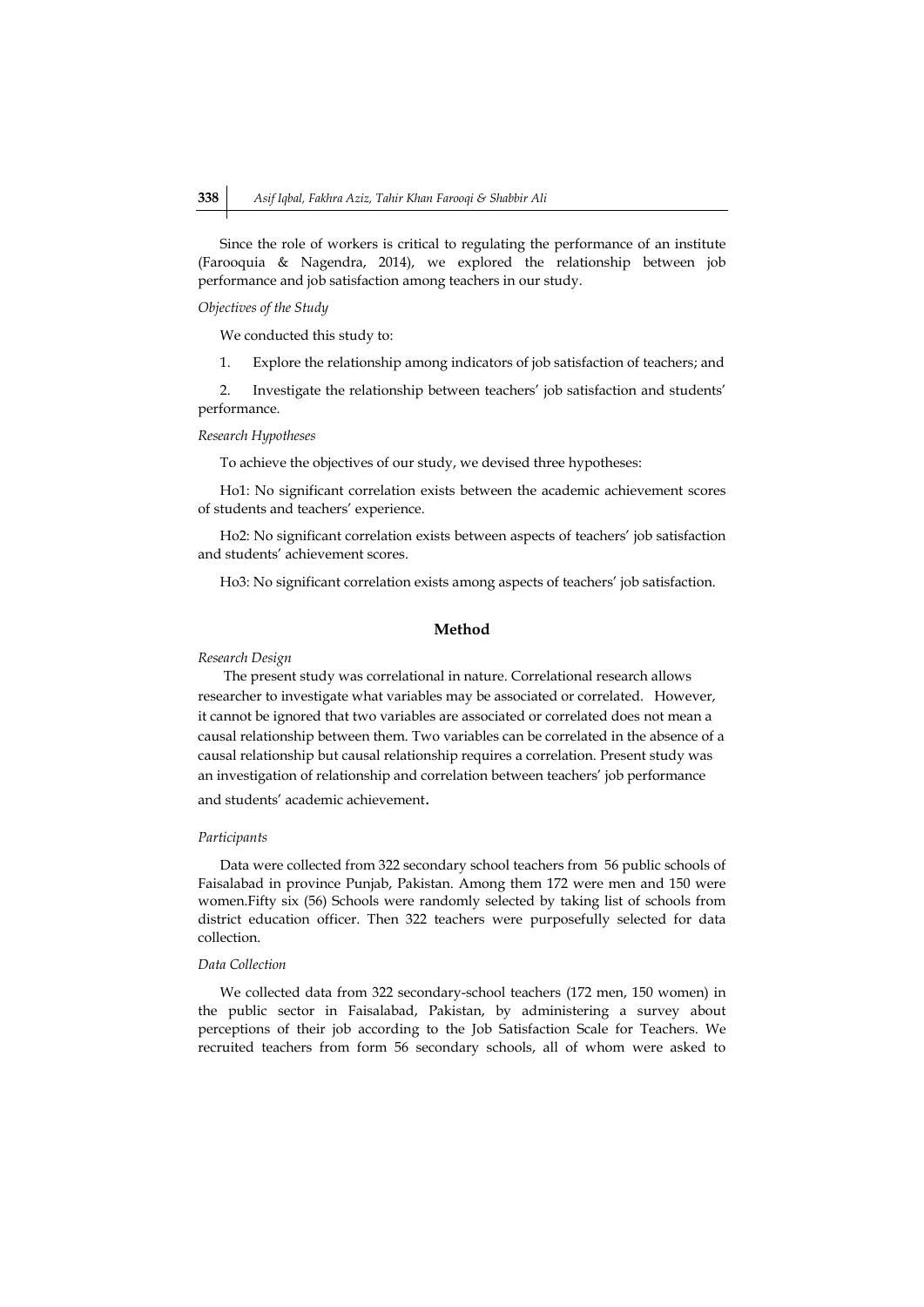complete the survey. We used the achievement scores of 9th- and 10th-grade students to gauge the performance of teachers.

### *Data Analysis*

On the survey, we distributed 60 items among six indicators of job satisfaction: pay, work, promotion, colleagues, working conditions, and supervision. We calculated means and standard deviations by using descriptive statistics and computed correlations. Pearson "r" was applied to explore the relationship between the achievement score of class 9<sup>th</sup> and 10<sup>th</sup>as well as the aspects of job satisfaction on of relationship and correlation between variables using Pearson's *r*. The reliability of the instrument was .821. The sample item was "If I could plan my career again, then I would choose teaching as a profession."

## **Results**

Ho1: No significant correlation exists between the academic achievement scores of students and teachers' experience.

The correlations of Tests 1 and 2 (.545<sup>\*\*</sup> for  $n = 322$ ,  $p < .01$ ) show that both tests had stronger positive and significant correlations. Teachers who showed better performance in terms of 9th-grade results also showed better performance in terms of 10th-grade results.

Ho2: No significant correlation exists between aspects of teachers' job satisfaction and students' achievement scores.

Correlations between teaching experience and achievement scores revealed that Test 1 had a weak, but positive and significant correlation (.156) with teaching experience. By contrast, Test 2 had an insignificant relationship (-.037) with teaching experience ( $n = 322$ ,  $p < .01$ ). Students in 9th grade showed better results with experienced teachers. However, 10-graders had become familiar with teachers and showed no correlation with experienced ones.

### **Table 1**

*Correlation of Aspects of Job Satisfaction and Achievement Scores*

| Variables                 | М    | <i>SD</i> | Test 1  | Test 2  |  |
|---------------------------|------|-----------|---------|---------|--|
| Pay                       | 3.31 | .46       | .105    | .057    |  |
| Work                      | 3.87 | .35       | $-.017$ | .073    |  |
| Promotion                 | 3.46 | .47       | .074    | $-.041$ |  |
| Colleagues                | 3.45 | .36       | .031    | .026    |  |
| <b>Working Conditions</b> | 3.45 | .41       | .101    | .040    |  |
| Supervision               | 3.84 | .61       | $-.028$ | .014    |  |
|                           |      |           |         |         |  |

*n* = 322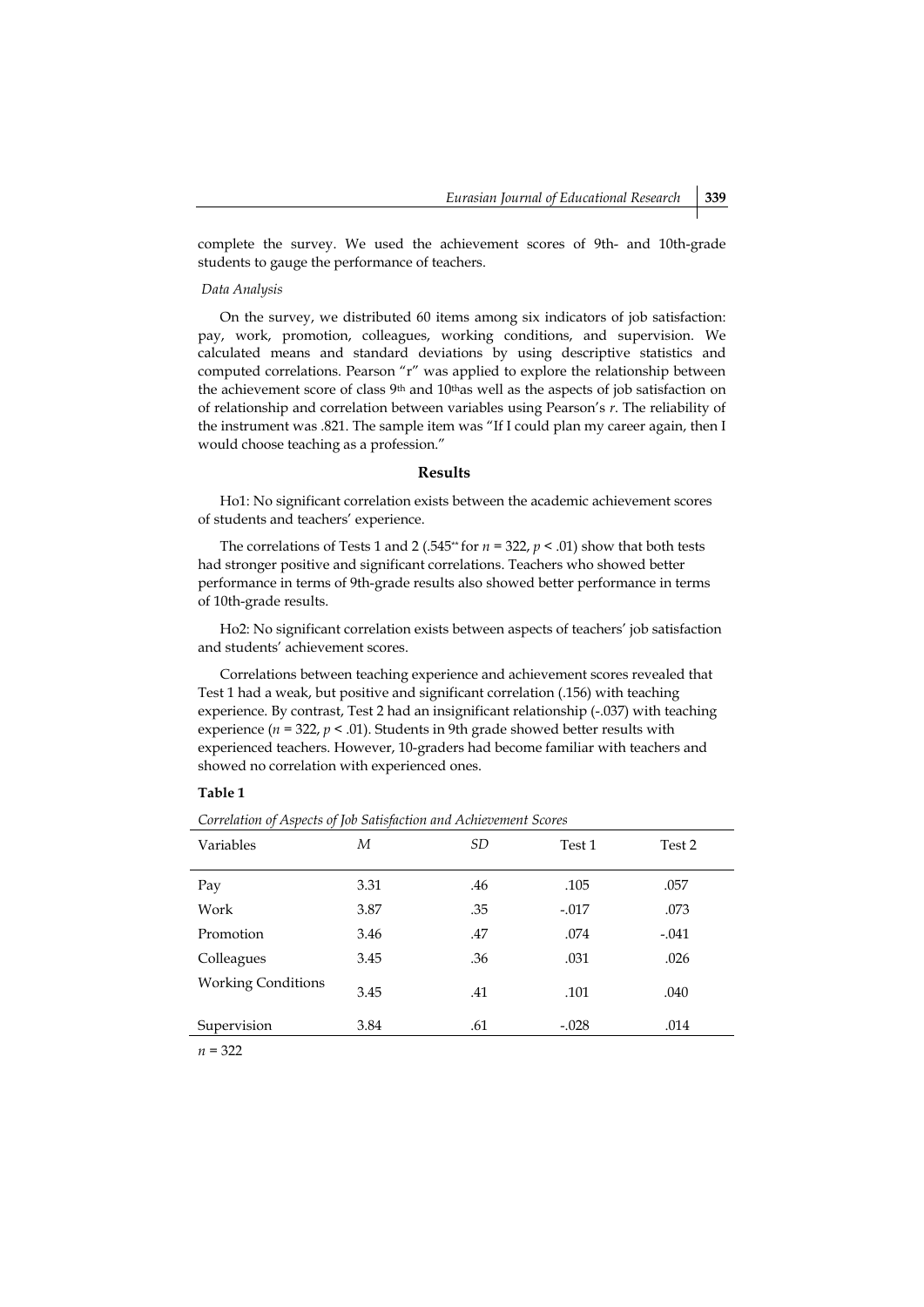Table 1 shows the mean and standard deviation of the variables of job satisfaction and the relationship between Tests 1 and 2. Based on mean values, teachers showed high satisfaction with their work (*M* = 3.8772, *SD* = 0.3520). The next best indicator of teachers' job satisfaction was supervision (*M* = 3.8408, *SD* = 0.6131), whereas indicators such as promotion, colleagues, and working conditions indicated only moderate satisfaction, as perceived by teachers. The last and perhaps least applicable indicator of teachers' job satisfaction was pay, with which teachers in secondary schools were not satisfied. The indicators of job satisfaction had an insignificant relationship with both test scores.

Ho3: No significant correlation exists among aspects of teachers' job satisfaction.

# **Table 2**

*Correlations between Aspects of Job Satisfaction*

| Pay      | Work     | Promotion | Colleagues | conditions | Supervision |
|----------|----------|-----------|------------|------------|-------------|
|          |          |           |            |            |             |
| $.221**$ |          |           |            |            |             |
| $.233**$ | $.340**$ |           |            |            |             |
| $.253**$ | $.420**$ | $.174**$  |            |            |             |
| $.271**$ | $.349**$ | $.284**$  | .389**     |            |             |
| .080     | $.360**$ | $.259**$  | $.315**$   | $.286**$   |             |
|          |          |           |            |            | Working     |

\*\**p* < .01

As Table 4 shows, all indicators had a positive and significant correlation with each other except for pay and supervision, which had an insignificant relationship with each other.

#### **Discussion and Conclusion**

Strong positive and significant correlations between achievement scores of students on both tests and teachers who showed better performance with 9th-grade results also showed better performance with 10th-grade results. We thus concluded that teachers formed expectations about academic achievement scores of students in view of prior results. Students who showed better results in the first year of their academic careers in the 9th grade also performed better in the 10th grade. Our results thus support the findings of Reyna (2008).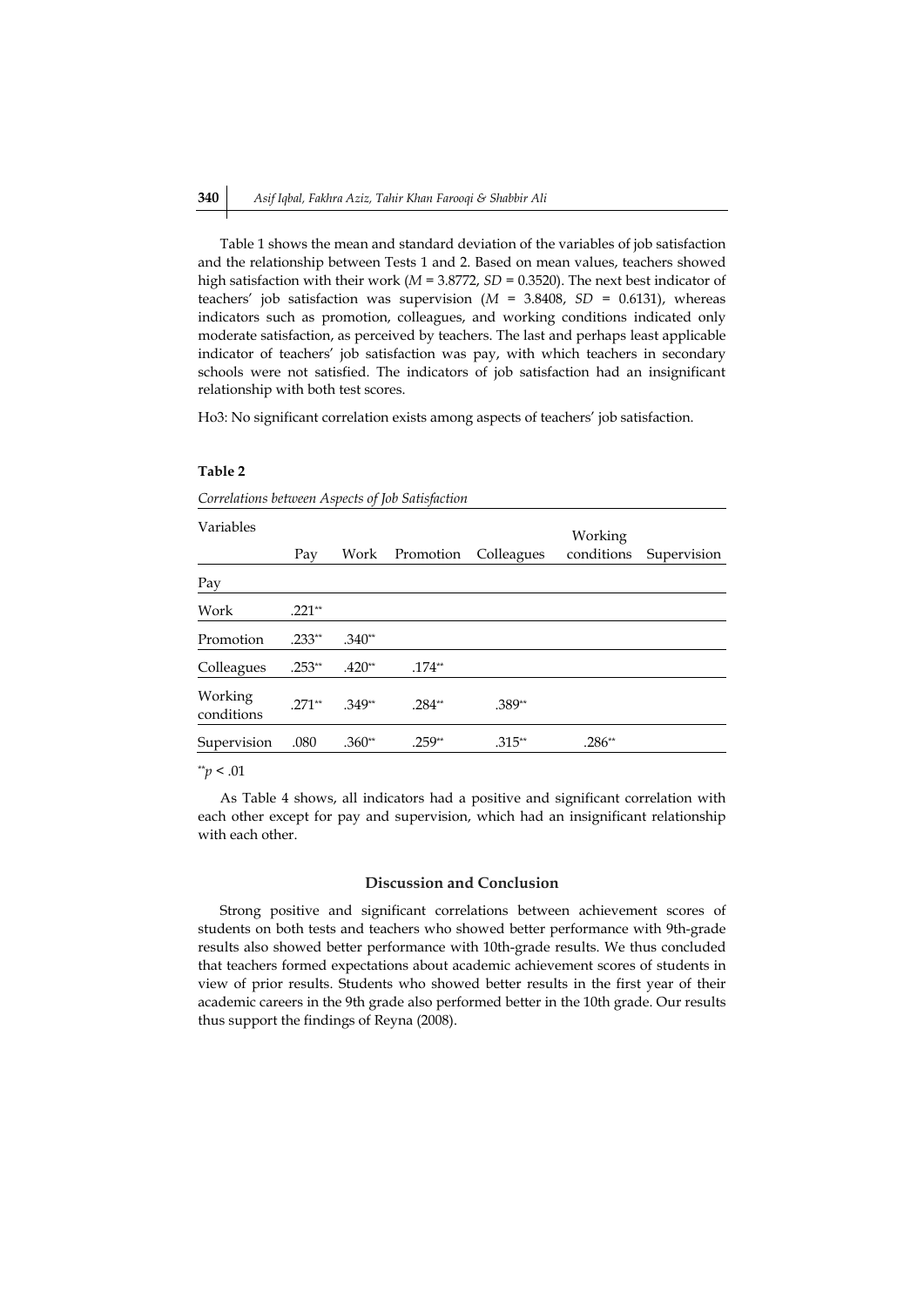The reason for the significant, positive, but weak correlations with teaching experience on Test 1 might be that both students and teachers show enthusiasm as they entered secondary school. By contrast, Test 2 had an insignificant relationship with teaching experience, because both students and teachers had become familiar with each other, and the students could not fruitfully benefit from teachers experiences.

Teachers' great satisfaction with their work means that they justify their teaching responsibilities. The next best indicator of satisfaction was supervision. Teachers were satisfied with the behaviors of their supervisors, and indicators such as promotion, colleagues, and working conditions achieved moderate satisfaction as perceived by the teachers. The last and perhaps the least applicable indicator of teachers' job satisfaction was pay, with which teachers in secondary schools were not satisfied. The indicators of job satisfaction had an insignificant relationship with both test scores, which revealed that work was a strong predictor of teachers' job satisfaction. Most teachers showed strong determination to work in order to prove themselves, and the financial benefits that they received were consistently criticized by teachers as compared with those in other professions. Many studies support that working conditions, supervision, pay, promotion opportunities, relation with coworkers, roles and responsibilities, and classroom practices significantly relate to job satisfaction (Khanka, 2007; Ninomiya & Okato, 1990; Robbins, 2003; & Sim, 1990).

Our study supports findings of previous studies that the teaching profession attracts teachers for its intrinsic factors such as the joy of working with children, whereas external rewards (e.g., fringe benefits, salary, and prestige) are necessary for very few teachers (Choy et al., 1993). External indicators are linked with administrative support, workplace safety, and resource availability (Bobbitt et al., 1994). Job satisfaction has also been shown to develop employees' productivity and lower their absenteeism and turnover rates (Khanka, 2007).

All indicators demonstrated a positive, significant correlation with each other except for pay and supervision, perhaps the government, not supervisors, are responsible for teachers' salaries. Colleagues and conditions support each other because they are primary factors of work, while the relationship between pay and supervision is inconsistent, namely because institutional heads do not have the authority to increase or decrease salaries on the basis of the better or poor performance of teachers in public secondary schools. Refresher courses might be offered to train teachers in ways to improve teacher–student relationships, which will in turn improve the performance of students. Dinham (1994) revealed that teachers greatest indicator of fulfillment was students' achievement, and there is a modest relationship between job satisfaction and academic performance—in other words, happy workers are more productive ones, at least to some extent (Fang & Wang, 2006; Judge, Thoresen, Bono, & Patton, 2001; Sweeney & McFarlin, 2002). Our study is consistent with recent evidence that the job satisfaction–performance relationship is strongest in complex jobs in which employees have additional autonomy to complete their work or to slack off (Judge et al., 2001).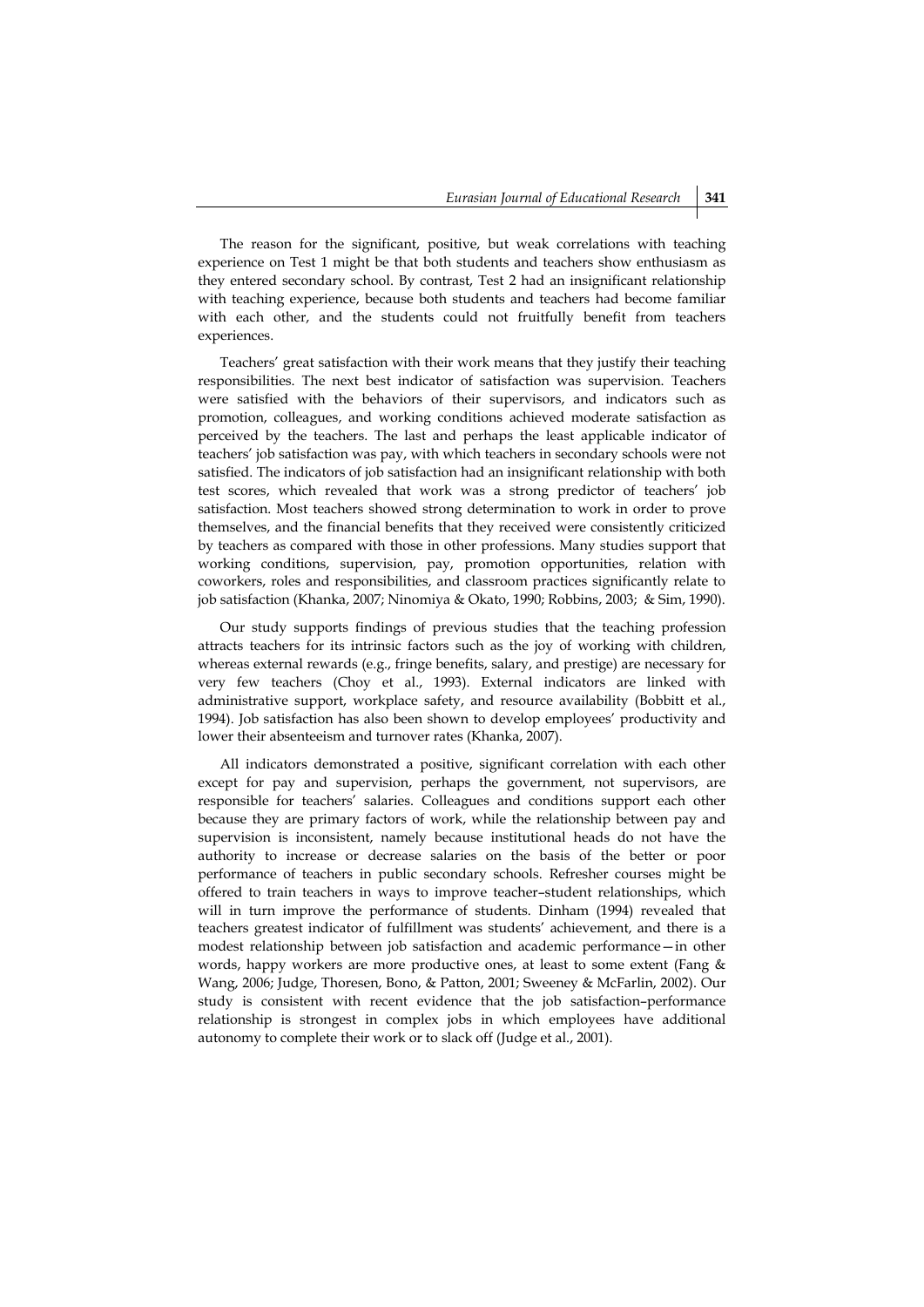## **References**

- Ayral, M., Ozdemir, N., Findik, L. Y., Ozarslan, H., & Unlu, A. (2014). The relationship between the students' achievement of Turkish language class and the central exam score. *Procedia - Social and Behavioral Sciences, 143*, 721 – 725.
- Brown, S. P., & Peterson, R. A. (1994). The effect of effort on sales performance and job satisfaction. *Journal of Marketing, 58*, 70–80.
- Buddin, R., & Zamarro, G. (2009). Teacher qualifications and student achievement in urban elementary schools. *Journal of Urban Economics, 66*, 103–115.
- Chen, J., & Silverthorne, C. (2008). The impact of locus of control on job stress, job performance and job satisfaction in Taiwan. *Leadership & Organization Development Journal, 29*, 572-582.
- Crosnoe, R., Johnson, M. K., & Elder, G. H. (2004). Intergenerational bonding in school: The behavioral and contextual correlates of student–teacher relationships. *Sociology of Education, 77*, 60−81.
- Farooqui, M. S., & Nagendra, A. (2014). The impact of person organization fit on job satisfaction and performance of the employees. *Procedia Economics and Finance, 11*, 122–129.
- Freiberger, V., Steinmayr, R., & Spinath, B. (2012). Competence beliefs and perceived ability evaluations: How do they contribute to intrinsic motivation and achievement? *Learning and Individual Differences*, *22*(4), 518–522.
- Furrer, C., & Skinner, E. (2003). Sense of relatedness as a factor in childrens' academic engagement and performance. *Journal of Educational Psychology, 95*, 148 −162.
- Gatab, T. A., Shayan, N., & Pirhayati, S. (2012). Efficacy of extracurricular classes on male and female high school students' achievement in Babol. *Procedia - Social and Behavioral Sciences, 46*, 2571–2574.
- Gutierrez, A., P., Candela, L. L., & Carver, L. (2012). The structural relationships between organizational commitment, global job satisfaction, developmental experiences, work values, organizational support, and person-organization fit among nursing faculty. *Journal of Advanced Nursing, 68*(7), 601–1614.
- Hamre, B. K., & Pianta, R. C. (2001). Early teacher–child relationships and the trajectory of children school outcomes through eighth grade. *Child Development, 72*, 625 −638.
- Hayati, K., & Caniago, I. (2012). Islamic work ethic: The role of intrinsic motivation, job satisfaction, organizational commitment and job performance. *Procedia - Social and Behavioral Sciences, 65*, 272 – 277.
- Hosseinkhanzadeh, A. A., Hosseinkhanzadeh, A., & Yeganeh, T. (2013). Investigate relationship between job satisfaction and organizational culture among teachers. *Procedia - Social and Behavioral Sciences, 84*, 832 – 836.
- Hughes, J. N., Cavell, T. A., & Jackson, T. (1999). Influence of teacher–student relationships on aggressive children's development: A prospective study. *Journal of Clinical Child Psychology, 28*, 173 −184.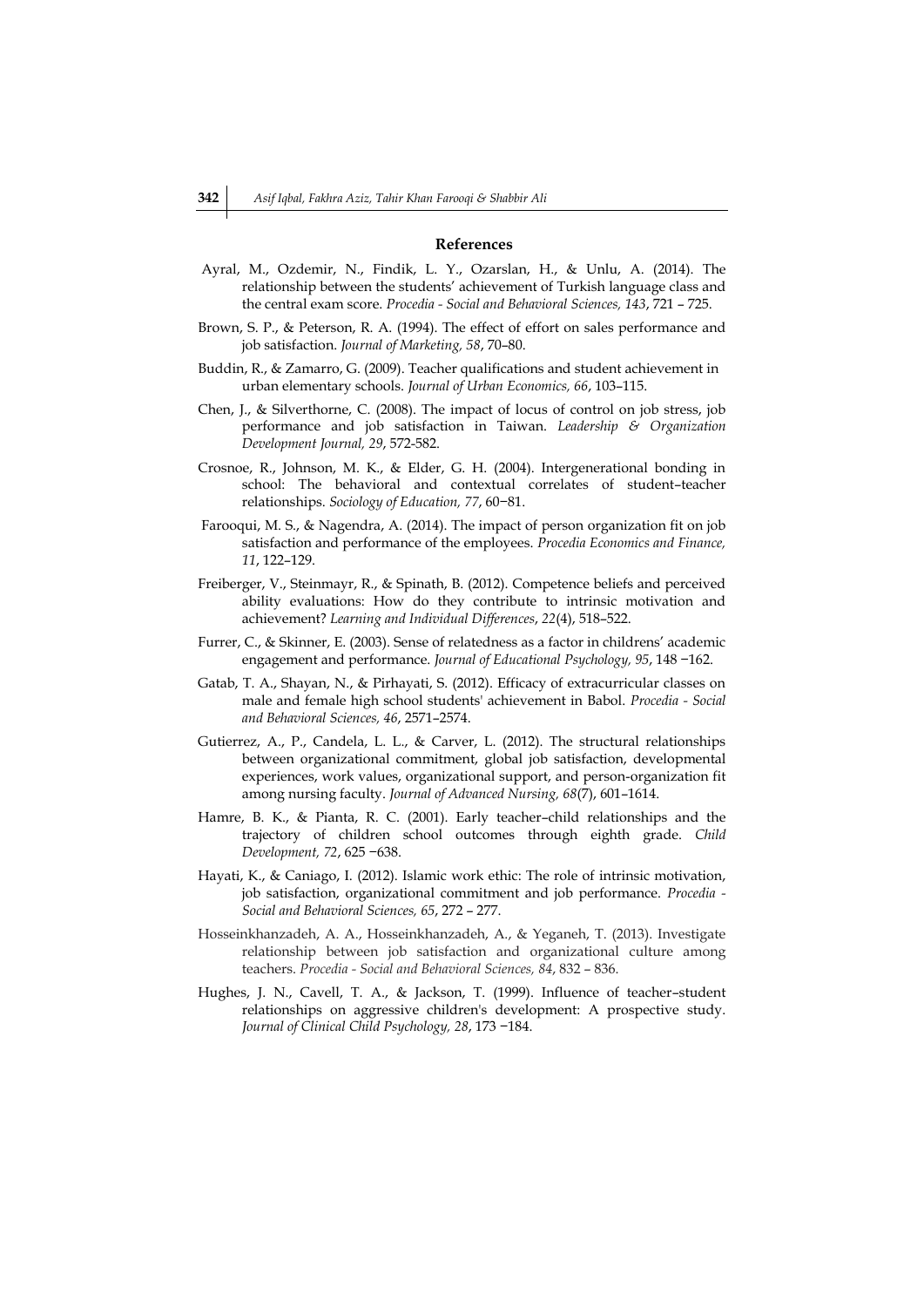- Hughes, J. N., Cavell, T. A., & Willson, V. (2001). Further evidence for the developmental significance of teacher–student relationships: Peers' perceptions of support and conflict in teacher–student relationships. *Journal of School Psychology, 39*, 289 −301.
- Hughes, J. N., & Kwok, O. (2006). Classroom engagement mediates the effect of teacher–student support on elementary students' peer acceptance: A prospective analysis. *Journal of School Psychology, 43,* 465 −480.
- Hughes, J. N., Luo, W., Kwok, O., & Loyd, L. (2008). Teacher–student support, effortful engagement, and achievement: A three year longitudinal study. *Journal of Educational Psychology, 100*, 1 −14.
- Iaffaldano, M.T., & Muchinsky, P.M. (1985). Job satisfaction and job performance: A meta-analysis. *Psychology Bulletin, 97*, 251–73.
- Judge, T. A., Thoresen, C. J., Bono, J. E., & Patton, G. K. (2001). The job satisfaction– job performance relationship: A qualitative and quantitative review. *Psychology Bulletin, 127*, 376–407.
- Keaveney, S. M., & Nelson, J. E. (1993). Coping with organizational role stress: Intrinsic motivational orientation, perceived role benefits, and pshycological withdrawal. *Journal of the Academy of Marketing Sciences, 21*, 113-124.
- Kellaghan, T., Greaney, V., & Murray, T. S. (2009). Using the results of a national assessment of educational achievement, 5. Report No: ISBN 978-0-8213-7966-0. The World Bank: Washington, DC.
- Ladd, G. W., Birch, S. H., & Buhs, E. S. (1999). Childrens' social and scholastic lives in kindergarten: Related spheres of influence? *Child Development, 70*, 1373 −1400.
- Lee, O. F., Tan, J. A., & Javalgi, R. (2010). Goal orientation and organizational commitment: Individual difference predictors of job performance. *International Journal of Organizational Analysis, 18*, 129 – 150.
- Marsh, H. W., & Koller, O. (2004). Unification of theoretical models of academic selfconcept/achievement relations: Reunification of east and West German school systems after the fall of the Berlin Wall. *Contemporary Educational Psychology*, *29*(3), 264–282.
- Marsh, H. W., & O'Mara, A. (2008). Reciprocal effects between academic self-concept, self-esteem, achievement, and attainment over seven adolescent years: Unidimensional and multidimensional perspectives of self-concept. *Personality and Social Psychology Bulletin*, *34*(4), 542–552.
- Meehan, B. T., Hughes, J. N., & Cavell, T. A. (2003). Teacher–student relationships as compensatory resources for aggressive children. *Child Development, 74*, 1145 −1157.
- Nojani, M. I., Arjmandnia, A. A., Afrooz, G. A., & Rajabi, M. (2012). The study on relationship between organizational justice and job satisfaction in teachers working in general, special and gifted education systems. *Procedia - Social and Behavioral Sciences, 46*, 2900 – 2905.